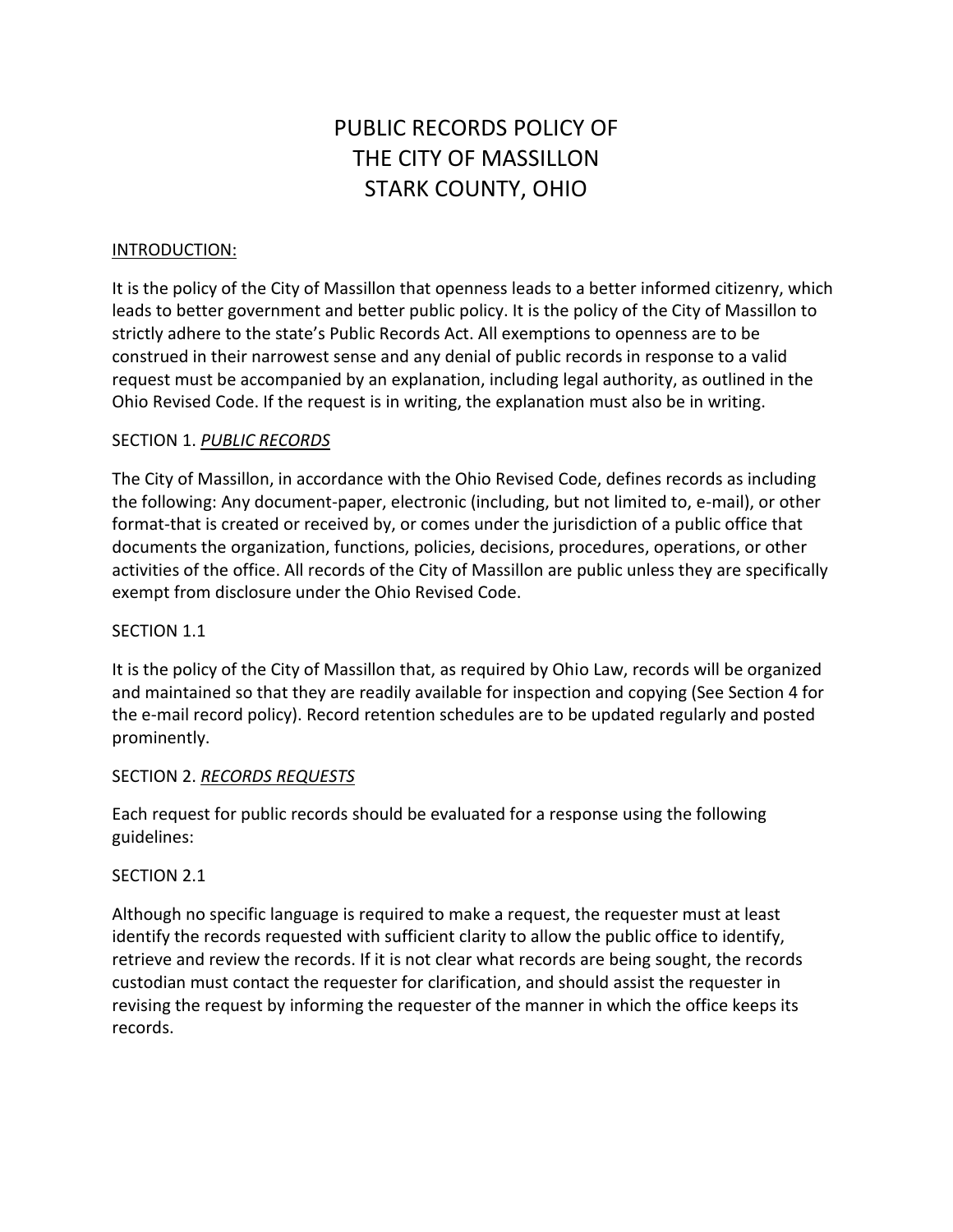## SECTION 2.2

The requester does not have to put a records request in writing, and does not have to provide his or her identity or the intended use of the requested public record. It is the City of Massillon's general policy that this information is not to be requested. A record custodian may ask for a written request and the requestor's identity and intended use if the records custodian believes the information would be helpful in identifying, locating, or delivering the records to the requester. However, prior to requesting the written request, requester's identity and intended use, the records custodian must advise that such information is not required by law.

## SECTION 2.3

Public records are to be available for inspection during regular business hours, with the exception of published holidays. Public records must be made available for inspection promptly. Copies of public records must be made within a reasonable period of time. "Prompt" and "reasonable" take into account the volume of records requested; the proximity of the location where the records are stored; and the necessity for any legal review of the records requested.

#### SECTION 2.4

Each request should be evaluated for an estimated length of time required to gather the records. Routine requests for records should be satisfied immediately if feasible to do so. Routine requests include, but are not limited to, meeting minutes (both in draft and final form), budgets, salary information, forms and applications, personnel rosters, etc. If fewer than 20 pages of copies are requested or if the records are readily available in electronic format that can be e-mailed or downloaded easily, these should be made available as the equipment allows.

All requests for public records must either be satisfied (see Section 2.4) or be acknowledged in writing by the City of Massillon within three business days following the office's receipt of the request. If a request is deemed significantly beyond "routine", such as seeking a voluminous number of copies or requiring extensive research, the acknowledgement must include the following:

SECTION 2.4a – An estimated number of business days it will take to satisfy the request.

SECTION 2.4b – An estimated cost if copies are requested.

SECTION 2.4c – Any items within the request that may be exempt from disclosure.

#### SECTION 2.5

Any denial of public records requested must include an explanation, including legal authority. If portions of a record are public and portions are exempt, the exempt portions are to be redacted and the rest released. If there are redactions, each redaction must be accompanied by a supporting explanation, including legal authority.